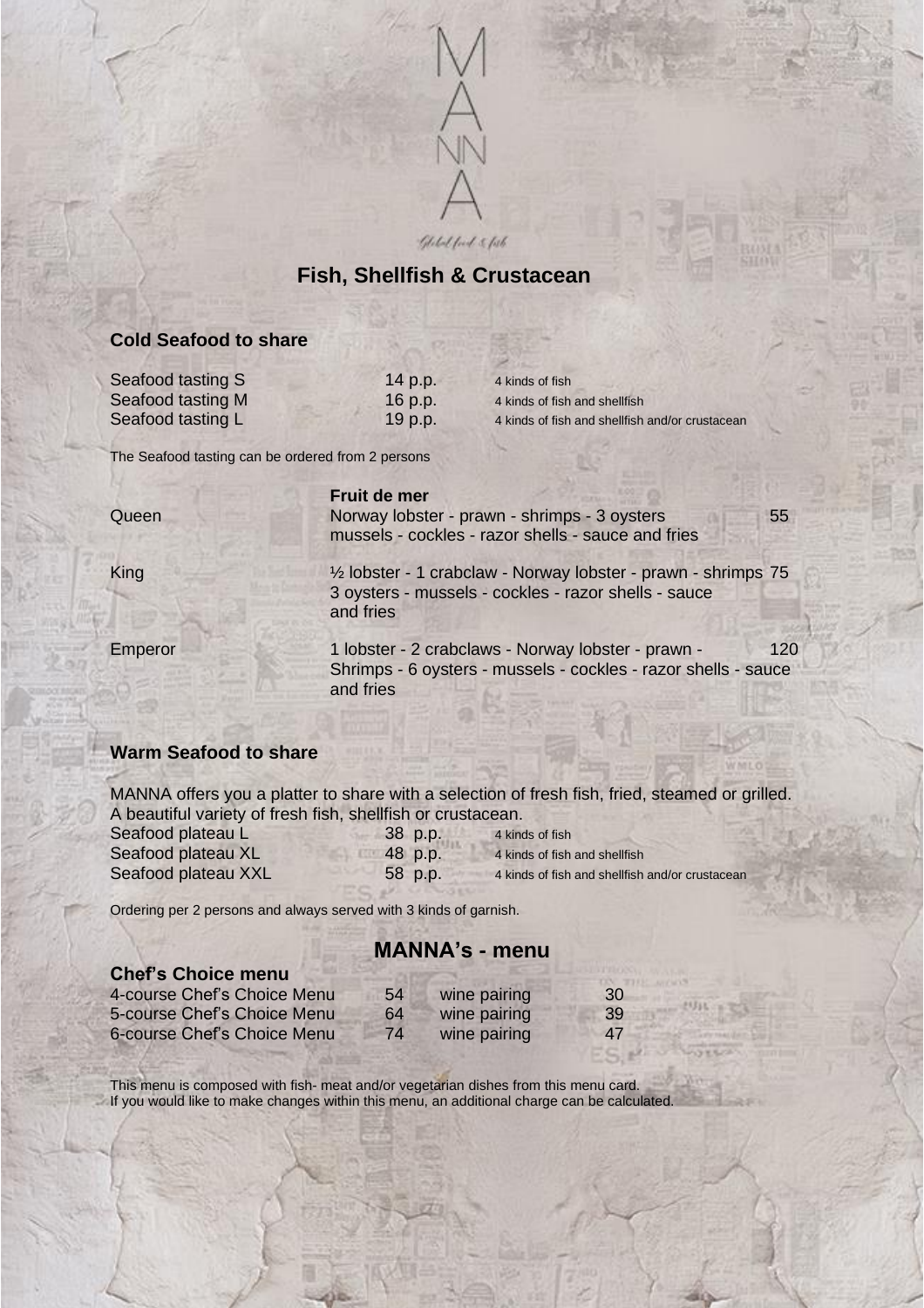

|                                 | <b>Cold Starters</b>                                                                                                                                                                                                                             | 13 V |  |
|---------------------------------|--------------------------------------------------------------------------------------------------------------------------------------------------------------------------------------------------------------------------------------------------|------|--|
| Thai Tube salad                 | bok choy - mango - chili pepper - emping - cashew                                                                                                                                                                                                |      |  |
| <b>Lightly Smoked swordfish</b> | avocado cream, kaffir lime, bergamot, watercress<br>Galia melon vinaigrette                                                                                                                                                                      |      |  |
| <b>Beef tataki</b>              | citrus, soy espuma, smoked sriracha cream, radish<br>pandan rice crisps                                                                                                                                                                          |      |  |
| Belotta Iberico 80 gr           | tomato salad - toast - truffle cream                                                                                                                                                                                                             |      |  |
| Beef carpaccio                  | "the Original" - hand-beaten                                                                                                                                                                                                                     |      |  |
| <b>MANNA's classic Bento</b>    | sashimi salmon - tuna - Thai salad - yakitori - oyster<br>tempura shrimp - beef tataki - pho                                                                                                                                                     |      |  |
|                                 | <b>Hot Starters</b>                                                                                                                                                                                                                              | 14   |  |
| Bisque d'homard                 | shellfish - crustacean - rouille - croutons                                                                                                                                                                                                      |      |  |
| <b>Tomato broth</b>             | burrata cream - brown shrimp - basil oil                                                                                                                                                                                                         |      |  |
| Roasted asparagus broth         | dashi - Asian style salmon, bonito, yuzu gel                                                                                                                                                                                                     |      |  |
| Argentine shrimp                | rouleaux shrimp, purple carrot textures, zucchini<br>foam of langoustine, dill                                                                                                                                                                   |      |  |
| Iberico pork neck               | chorizo, antiboise, Romanesco, artichoke, bell pepper                                                                                                                                                                                            |      |  |
| Foie gras                       | apricot cream – crispy brioche – macadamia                                                                                                                                                                                                       |      |  |
|                                 | <b>Maincourses</b>                                                                                                                                                                                                                               |      |  |
| Pasta linguine                  | Parmesan - black pepper - truffle - olive oil                                                                                                                                                                                                    | 18 V |  |
| Seabream                        | dried salted cod, sea fennel, onion, marjoram oil,<br>asparagus, albufera sauce                                                                                                                                                                  |      |  |
| <b>Veal cheek</b>               | morels, green peas, string bean sauce, lupine,<br>hazelnut celeriac cream, crisp of arugula                                                                                                                                                      |      |  |
| <b>Tournedos</b>                | potato cream - mushrooms - asparagus - veal gravy                                                                                                                                                                                                |      |  |
| <b>Tournedos "Rossini"</b>      | goose liver - truffle - veal gravy                                                                                                                                                                                                               |      |  |
| Catch of the Day                | You will find our selection and current prices on the<br>blackboard behind the Seafood Bar. Please consult our kitchen<br>staff about possible preparations. Complete your dishes by<br>ordering one or more garnishes with your choice of fish. |      |  |

#### **Side Dishes**

| fries       | potatoes         |  |
|-------------|------------------|--|
| ratatouille | salad            |  |
| pasta       | supplement bread |  |